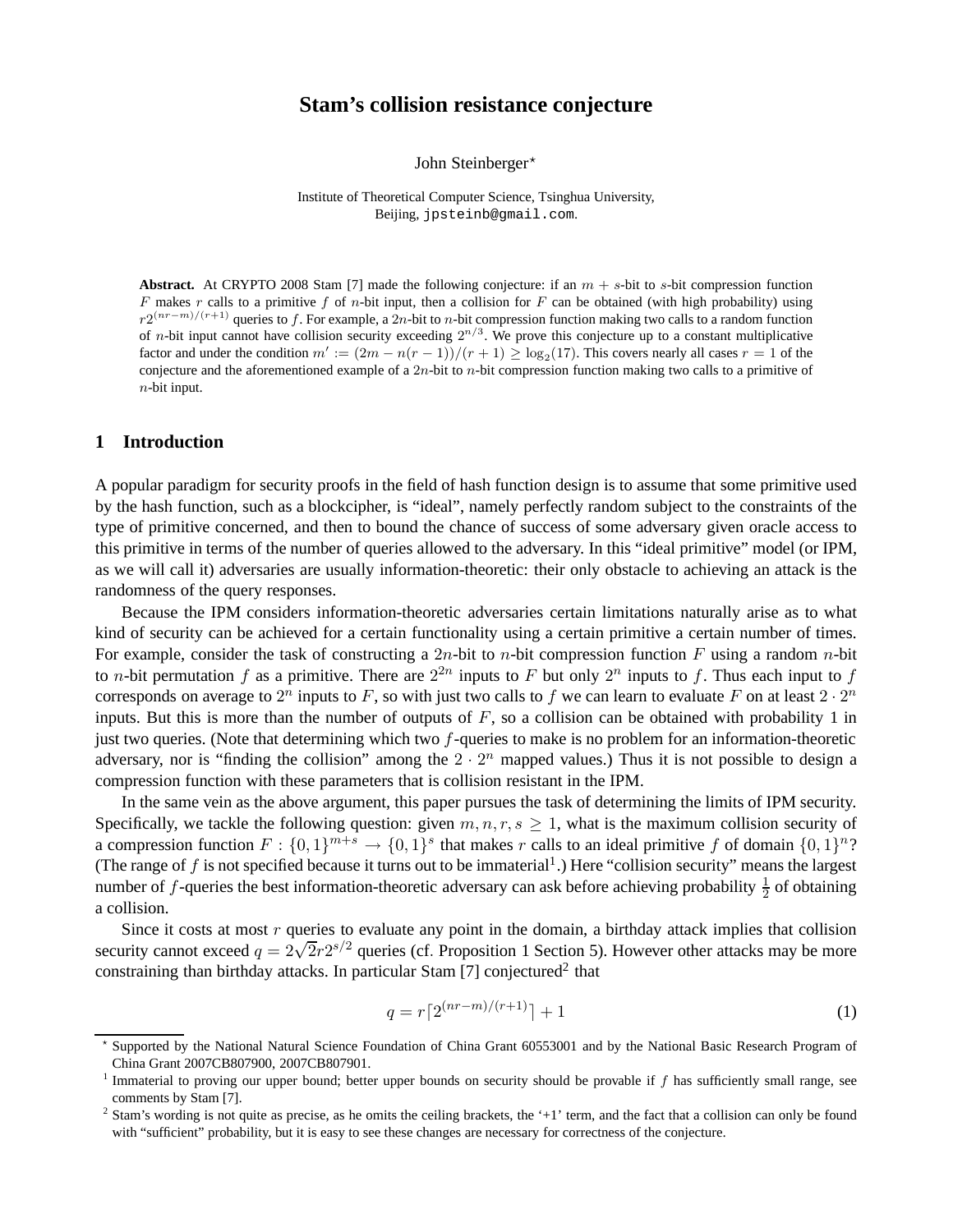queries should always suffice for finding a collision with probability at least  $\frac{1}{2}$ . This bound becomes more constraining than the birthday attack when  $s/2 > (nr - m)/(r + 1)$ . This occurs for example when  $(m, n, r, s) =$  $(n, n, 2, n)$ , the case of a 2n-bit to n-bit compression function making two calls to a primitive of n-bit input, for which Stam's bound forecasts a maximum collision resistance of  $2^{n/3}$  whereas a birthday attack caps the collision resistance at  $2^{n/2}$ . It is noteworthy that Stam's bound is independent of s. We explain later the intuition behind the exponent  $(nr - m)/(r + 1)$ .

Stam's conjecture is particularly appealing because it apparently constitutes the *optimal* upper bound on collision resistance for all cases for which it beats the birthday bound, while the birthday bound can apparently be achieved in all other cases. In other words, to the best of current understanding, it seems that the maximum collision resistance of a compression function  $F: \{0,1\}^{m+s} \to \{0,1\}^s$  making r calls to a random function f of  $n$ -bit input in fact equals

$$
\min(r2^{s/2}, r\lceil 2^{(nr-m)/(r+1)}\rceil)
$$

up to possible lower order terms. This thesis is supported by a number of constructions  $[4, 6, 7]$ .

So far, however, Stam's bound has not been proved for any case of interest (cases of "non-interest" being those for which  $s/2 \leq (nr-m)/(r+1)$  or  $nr-m \leq 0$ ; see Section 2). Here we try to remedy this situation. We show there is an absolute constant  $C \geq 1$  such that if

$$
m' := (2m - n(r - 1))/(r + 1) \ge 4.09
$$
\n(2)

then

$$
q = Cr\lceil 2^{(nr-m)/(r+1)}\rceil
$$
\n(3)

queries suffice in order to obtain a collision with probability at least  $\frac{1}{2}$  (see Corollary 3 in Section 5 for a tighter statement). In other words, we prove Stam's conjecture up to a constant multiplicative factor as long as (2) holds. To get a better handle on the restriction (2) note that it reduces to  $m = m' \geq 4.09$  for  $r = 1$  and to  $\frac{2}{3}m-\frac{1}{3}$  $\frac{1}{3}n \geq 4.09$  for  $r = 2$ . For  $r = 2$  setting  $m = n$  reduces the condition to  $n \geq 12.27$ . Our result is partly based on the observation that Stam's conjecture reduces to the case  $r = 1$  when  $m' \geq 1$ ; see Section 4 for details.

We emphasize that our result holds for arbitrary primitives f. That is, if f has range  $\{0,1\}^b$ , then f may be sampled with any distribution from all functions of domain  $\{0,1\}^n$  and range  $\{0,1\}^b$ . Thus our result covers not only perfectly random primitives but also random permutations and ideal ciphers<sup>3</sup>. Moreover, in the case where  $r > 1$ , F may call r distinct primitives (of potentially different distributions) rather than the same primitive r times.

PROBLEM HISTORY. The first authors to consider the limits of IPM security in the information-theoretic setting were Black, Cochran and Shrimpton [2], who showed that any iterated hash function using a  $2n$ -bit to n-bit compression function F making a single call to one of r different ideal n-bit permutations would have (unacceptably low) collision security of  $r(n + \log(n))$  queries. Rogaway and Steinberger [5] generalized this result by showing that collisions could be found with probability 1 in  $1.89s2^{n(1-\alpha)}$  queries for any permutation-based hash function of rate  $\alpha$  and output length s (the rate being the number of n-bit message blocks processed per application of the n-bit primitive). The latter result is somewhat noteworthy because it does not make any assumption on the structure (iterated, etc) of the hash function, and does not even restrict the number of different independent permutations used by the hash function—moreover the result more generally holds (with the same proof) if the permutations are replaced by any primitives of domain  $\{0, 1\}^n$ .

Rogaway and Steinberger also considered the IPM security of compression functions instantiated from n-bit random permutations (like above, their proofs in fact apply for any primitive of domain  $\{0, 1\}^n$ ). They showed that with  $r(2^{n-m/r} + 1)$  queries an adversary could find a collision with probability 1 for any compression

<sup>&</sup>lt;sup>3</sup> A blockcipher of k-bit key and l-bit word is modeled as a primitive of  $l + k$ -bit input; note the absence of inverse queries does typically not affect the task of proving *upper bounds* on security, though if desired one may even emulate bidirectional blockcipher queries with an extra bit of input specifying forward or inverse queries.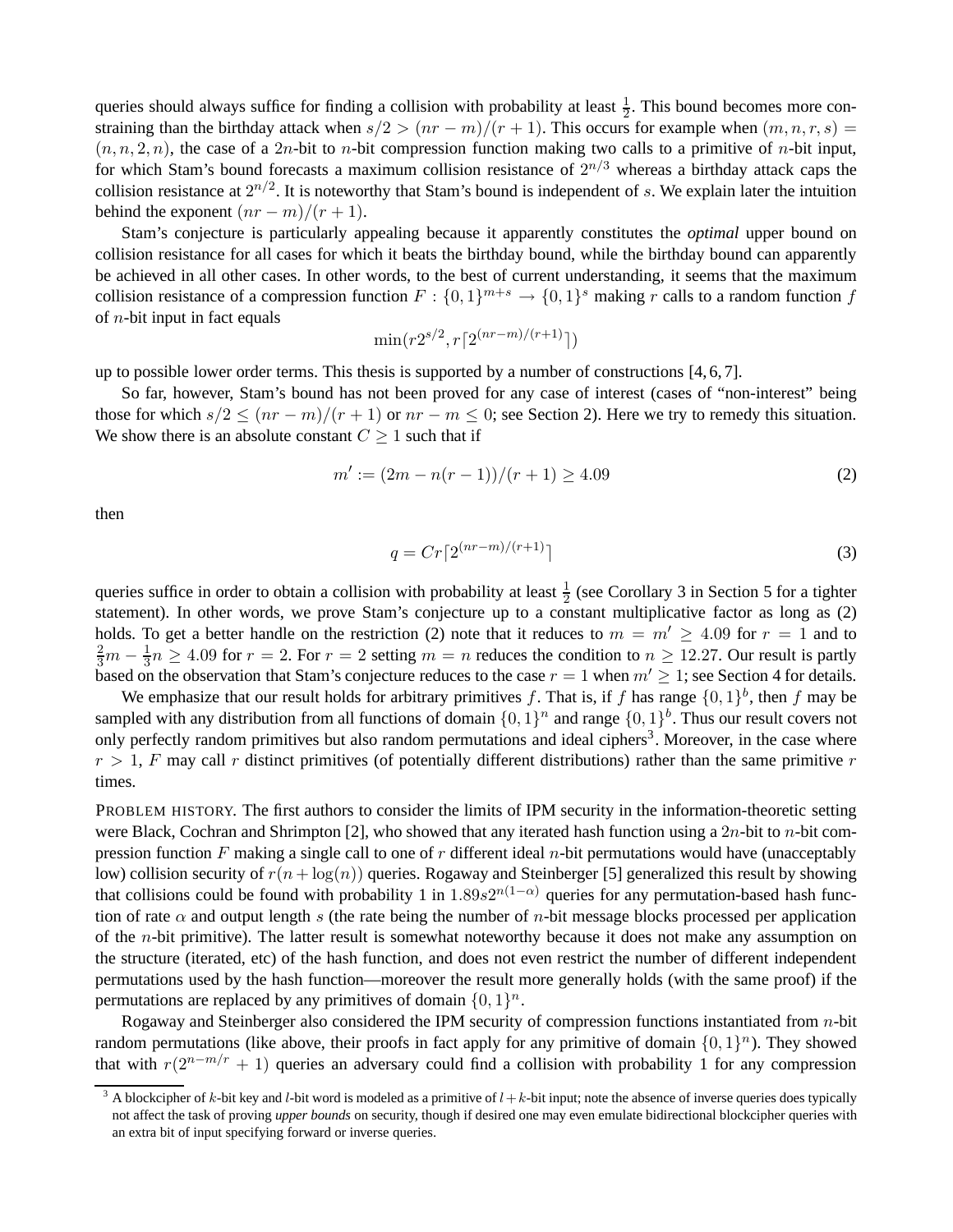function  $F: \{0,1\}^{m+s} \to \{0,1\}^s$  that makes r calls to an n-bit permutation. They also noted that, for compression functions F meeting a certain reasonable-looking heuristic assumption dubbed "collision uniformity",  $r2^{n-(m+\frac{s}{2})/r}$  queries suffice for finding a collision with probability  $\frac{1}{2}$ . Stam [7] subsequently found examples of non-collision-uniform compression functions having higher collision security than  $r2^{n-(m+\frac{s}{2})/r}$  and posited that collision security could not exceed  $r\lceil 2^{(nr-m)/(r+1)}\rceil$  independently of any heuristic assumption. This is the bound we discuss in this paper.

ON 'OPTIMALITY'. Security upper bounds are useful as benchmarks for designers. In this area, though, the situation isn't so simple: when  $2^{(nr-m)/(r+1)} < 2^{s/2}$  (namely when Stam's bound becomes more constraining than the birthday attack upper bound) then the only constructions which can achieve the best-possible collision security are non-uniform constructions, implying a questionable non-random behavior. The "better" construction may then be a uniform construction of lower collision security. On the other hand, some non-collision-uniform constructions have been proposed, for example the JHash compression function [9]. The non-uniformity of these compression functions is usually belied by the fact that many collisions are obtained whenever a single collision is obtained. (Uniformity is explained in more detail in Section 3.)

Regarding this issue, Stam has suggested that when  $\frac{nr - m}{r + 1} \leq s/2$  one should consider lowering the state size s until  $s/2 = (nr - m)/(r + 1)$ , so that one may (at least theoretically) achieve the optimum collision resistance with a uniform construction, as opposed to achieving the same collision resistance with a non-uniform construction or a lower collision resistance with a uniform construction. This makes sense from the point of view of compression function design, though designers should bear in mind the hash function obtained by iterating the compression function will probably be weakened by lowering the state size at the same time the compression function is strengthened (the collision resistance of the hash function being typically higher than that of the compression function); for example, while a uniform  $2n$ -bit to *n*-bit compression function  $F_1$  making two calls to an *n*-bit input random function  $f$  may have only  $2^{n/4}$  collision security against  $2^{n/3}$  collision security for a uniform  $\frac{5}{3}n$ -bit to  $\frac{2}{3}n$ -bit compression function  $F_2$  also making two calls to a random n-bit input function f, the iteration of  $F_1$  may have  $2^{n/2}$  collision security<sup>4</sup> whereas the iteration of  $F_2$  will be "stuck" at  $2^{n/3}$  collision security.

Finally, the usual caveats regarding the ideal primitive model apply to this paper: as the IPM considers information-theoretic adversaries, our results do not imply security upper bounds with respect to real-world, computationally bounded adversaries.

ORGANIZATION. In the next section we give some background of results of Rogaway and Steinberger. Section 3 is an optional section giving some intuition about Stam's conjecture for  $r > 1$ . Section 4 examines the case  $r = 1$  and how certain cases of Stam's conjecture with  $r > 1$  reduce to the case  $r = 1$ . Section 5 contains the main proof and the formal statement of our result, which is summarized by Corollary 3. Appendix A discusses an alternate approach to our main result for the special case of random primitives.

#### **2 Basic results**

We first formalize the notion of a compression function F making r calls to a primitive f. In fact we allow F to call potentially distinct primitives  $f_1, \ldots, f_r$  in *fixed order mode*, meaning  $f_i$  is called before  $f_j$  for  $i < j$ .

Let  $f_1, \ldots, f_r$  be (not necessarily distinct) functions of domain  $\{0, 1\}^n$  and range  $\{0, 1\}^b$ , where b is arbitrary. The compression function  $F: \{0,1\}^{m+s} \to \{0,1\}^s$  is defined by r functions  $g_1, \ldots, g_r$  where  $g_i$ :  $\{0,1\}^{m+s} \times \{0,1\}^{b(i-1)} \to \{0,1\}^n$  and a function  $h : \{0,1\}^{m+s} \times \{0,1\}^{br} \to \{0,1\}^s$ . We then define  $F(v) = h(v, y_1, \ldots, y_r)$  where  $y_j = f_j(g_j(v, y_1, \ldots, y_{j-1}))$  for  $j = 1 \ldots r$ . We call the values  $y_1, \ldots, y_r$ "intermediate chaining variables".

We say an adversary A with oracle access to  $f_1, \ldots, f_r$  "knows the first k chaining variables" for some input  $v \in \{0,1\}^{m+s}$  when A has made the queries  $f_1(g_1(v)) = y_1, f_2(g_2(v, y_1)) = y_2, \ldots, f_k(g_k(v, y_1, \ldots, y_{k-1})) =$  $y_k$ , where  $0 \le k \le r$ . We start with the following basic observation of Rogaway and Steinberger [5]:

 $\frac{4}{4}$  This is indeed conjectured for a number of two-call constructions, such as the Grøstl compression function [3].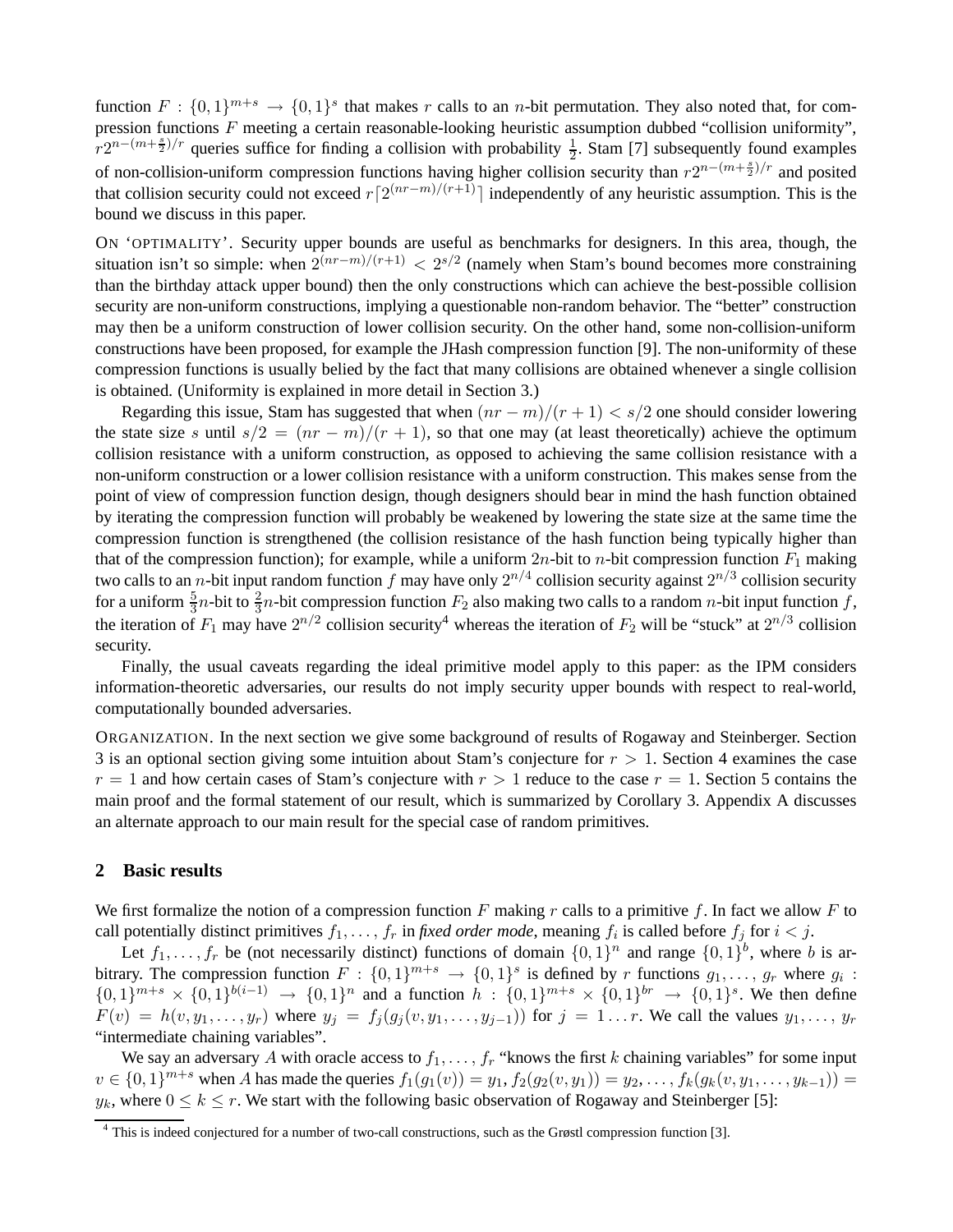**Lemma 1.** Let  $F: \{0,1\}^{m+s} \to \{0,1\}^s$  be a compression function calling primitives  $f_1, \ldots, f_r: \{0,1\}^n \to$  $\{0,1\}^b$  in fixed-order mode and let  $0 \leq k \leq r$ . Then with at most q queries to each of the functions  $f_1,\ldots,f_k$ *an adversary can learn the first* k *chaining variables for at least*

$$
2^{m+s} \left(\frac{q}{2^n}\right)^k
$$

*inputs.*

*Proof.* We proceed by induction on k, with the result obviously holding for  $k = 0$ . Now assume  $1 \le k \le r$ . By the induction hypothesis, the adversary can make q queries to each of  $f_1, \ldots, f_{k-1}$  so that it knows the first  $k-1$ chaining variables for at least

$$
2^{m+s}\left(\frac{q}{2^n}\right)^{k-1}
$$

inputs. Let X be the set of these inputs, and for each  $z \in \{0,1\}^n$  let  $X_z$  be the set of inputs  $v \in X$  such that  $g_k(v, y_1, \ldots, y_{k-1}) = z$  where  $y_1, \ldots, y_{k-1}$  are the first  $k-1$  chaining variables for v. Because  $\{X_z : z \in$  $\{0,1\}^n$  are disjoint and have union X there exist distinct values  $z_1,\ldots,z_q \in \{0,1\}^n$  such that  $\sum_{i=1}^q |X_{z_i}| \ge$  $q|X|/2^n$ . By querying  $f_k(z_1), \ldots, f_k(z_q)$  the adversary thus learns the first k intermediate variables for at least

$$
q|X|/2^n \ge 2^{m+s} \left(\frac{q}{2^n}\right)^k
$$

inputs. ⊓⊔

Rogaway and Steinberger originally stated this observation for primitives  $f_1, \ldots, f_r : \{0,1\}^n \to \{0,1\}^n$ , but the output length of the  $f_i$ 's does not in fact play any role. Stam [7] subsequently generalized Lemma 1 to the case of compressing primitives  $f_i: \{0,1\}^{n+c} \to \{0,1\}^n$ , but this generalization is equivalent to Lemma 1 for the same reason (namely it can be obtained by substituting  $n + c$  for n and n for b, the latter with no effect).

As a direct corollary of Lemma 1, we have the following:

**Corollary 1.** Let  $F: \{0,1\}^{m+s} \to \{0,1\}^s$  be a compression function calling primitives  $f_1, \ldots, f_r: \{0,1\}^n \to$  $\{0,1\}$ <sup>b</sup> in fixed-order mode. Then with q queries to each  $f_i$ , an adversary can learn to evaluate F on at least

$$
2^{m+s}\left(\frac{q}{2^n}\right)^r
$$

*inputs.*

In particular, if

$$
2^{m+s}\left(\frac{q}{2^n}\right)^r>2^s
$$

then an adversary can obtain a collision for F with probability 1 in rq queries. Solving this inequality for q gives

$$
q>2^{n-m/r}
$$

so that

$$
r(\lfloor 2^{n-m/r} \rfloor + 1)
$$

queries suffice to find a collision with probability 1 (when  $n - m/r = 0$  one can improve this bound to  $r + 1$ queries). This proves Stam's conjecture for the case  $nr-m \leq 0$ . (In fact (1) is one more query than needed when  $nr - m < 0.$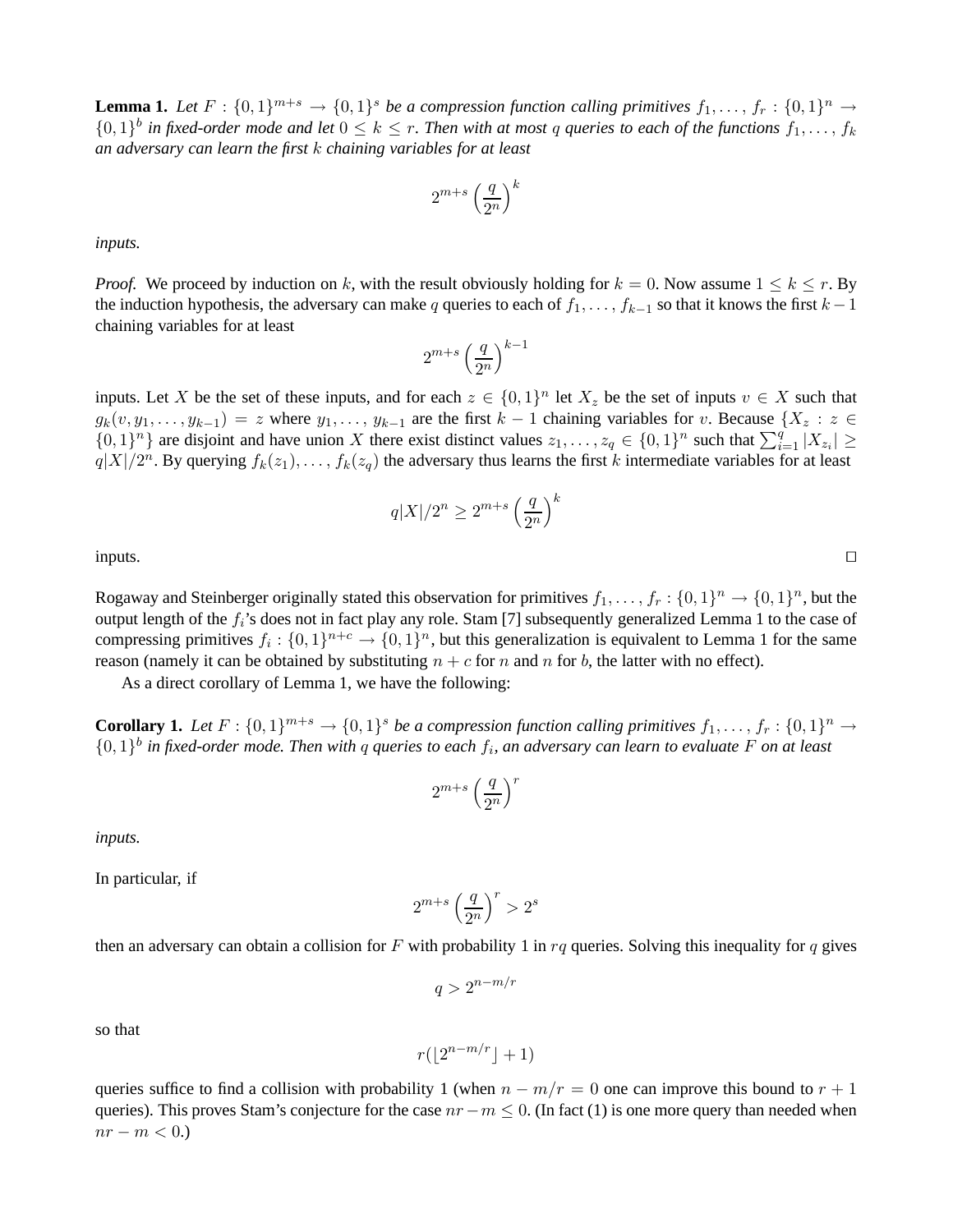#### **3** Intuition for Stam's bound: the case  $r > 1$

In this section we explain where Stam's bound "comes from". We assume  $r > 1$ ; the case  $r = 1$ , which has certain peculiarities, is discussed in the next section. Our account of the intuition behind the conjecture gives a different viewpoint than Stam's own, so readers will find an additional perspective by consulting [7]. The rest of the paper does not rely on this section's discussion.

We keep the definitions of  $F$ ,  $f_1$ , ...,  $f_r$  as in Section 2. Let

$$
\mathsf{Yield}(q) = 2^{m+s} \left(\frac{q}{2^n}\right)^r.
$$

Thus Yield(q) is a lower bound for the number of F-inputs an adversary can learn to evaluate with q queries to each primitive  $f_i$  (Corollary 1). However, Yield(q) may badly underestimate this number of inputs. For example an adversary can always learn to evaluate at least q inputs in q queries to each of the  $f_i$ 's, whereas Yield(q) goes to zero for large r as long as (say)  $q < 2^{n-1}$ . A better (and in fact fairly accurate) lower bound is

$$
BYield(q) = \max(q, Yield(q))
$$

where 'B' is for 'better'. Since

$$
\mathsf{Yield}(q) \ge q \iff 2^{m+s} \left(\frac{q}{2^n}\right)^r \ge q \iff q \ge 2^{(nr-m-s)/(r-1)}
$$

(where we use  $r > 1$ ) we have more exactly that

$$
\text{BYield}(q) = \begin{cases} q & \text{if } q \le 2^{(nr-m-s)/(r-1)}, \\ \text{Yield}(q) & \text{if } q \ge 2^{(nr-m-s)/(r-1)}. \end{cases}
$$

Notice<sup>5</sup> that as long as  $q < 2^{(nr-m-s)/(r-1)}$  one may increase m or s without affecting BYield $(q)$ , whereas if  $q \ge 2^{(nr-m-s)/(r-1)}$  increasing  $2^{m+s}$  by a factor c increases BYield(q) by that much; for example increasing s by 1, which doubles the size of the range, also doubles the size of  $BYield(q)$ .

Empirically, one might estimate that the chance of finding a collision for a given value of  $q$  is lower bounded by

 $BY$ ield $^2(q)/2^s$ 

since a birthday attack which learns t outputs in a range of size  $2^s$  has chance approximately  $t^2/2^s$  of yielding a collision. This is correct when BYield(q) = q, since then the adversary can independently sample each input point for which it chooses to learn the output, but when  $BYield(q) > q$  the inputs for which the adversary learns the output are not independently sampled, and, hence, it is not clear the attack works (indeed it is in fact easy to construct an artificial compression function  $F$  that will fool the deterministic adversary of Lemma 1 in this regard). Roughly speaking, Rogaway and Steinberger [5] say that a compression function F is *collision uniform* if learning to evaluate F on any t inputs gives chance  $\approx t^2/2^s$  of obtaining a collision. Since a random F has this property, they argue that so should most cryptographically good constructions (i.e. constructions of interest). So far this thesis seems to bear out for all real-world constructions with  $r > 1$ . The 1.5n-bit to n-bit JHash compression function (Fig. 1) is a nice example of a non-collision-uniform compression function with  $r = 1$ : a single query to the underlying permutation already allows the evaluation of  $t = 2^{n/2}$  inputs, but one must actually make  $q = 2^{n/4}$  queries on average to the permutation before finding a collision (at which point  $2^{n/2}$  different collisions are found at once). One can also note the JHash compression function is quite "non-random", as  $2^{n/2}$ input-output pairs can be deduced from any single input-output pair.

$$
2^{m+s}\left(\frac{q}{2^n}\right)^r=q\iff 2^{m+s}\left(\frac{q}{2^n}\right)^{r-1}=2^n
$$

<sup>&</sup>lt;sup>5</sup> It is also instructive to note that the threshold  $q = 2^{(nr-m-s)/(r-1)}$  occurs when the adversary of Lemma 1 learns on average the value of exactly one input with each query it makes to  $f<sub>r</sub>$ . Indeed,

meaning that with  $q = 2^{(nr-m-s)/(r-1)}$  queries to  $f_1, \ldots, f_{r-1}$  the adversary will have  $2^n$  "surviving inputs" for which it knows the first  $r - 1$  intermediate chaining values, or on average one input for each point in the domain of  $f_r$ .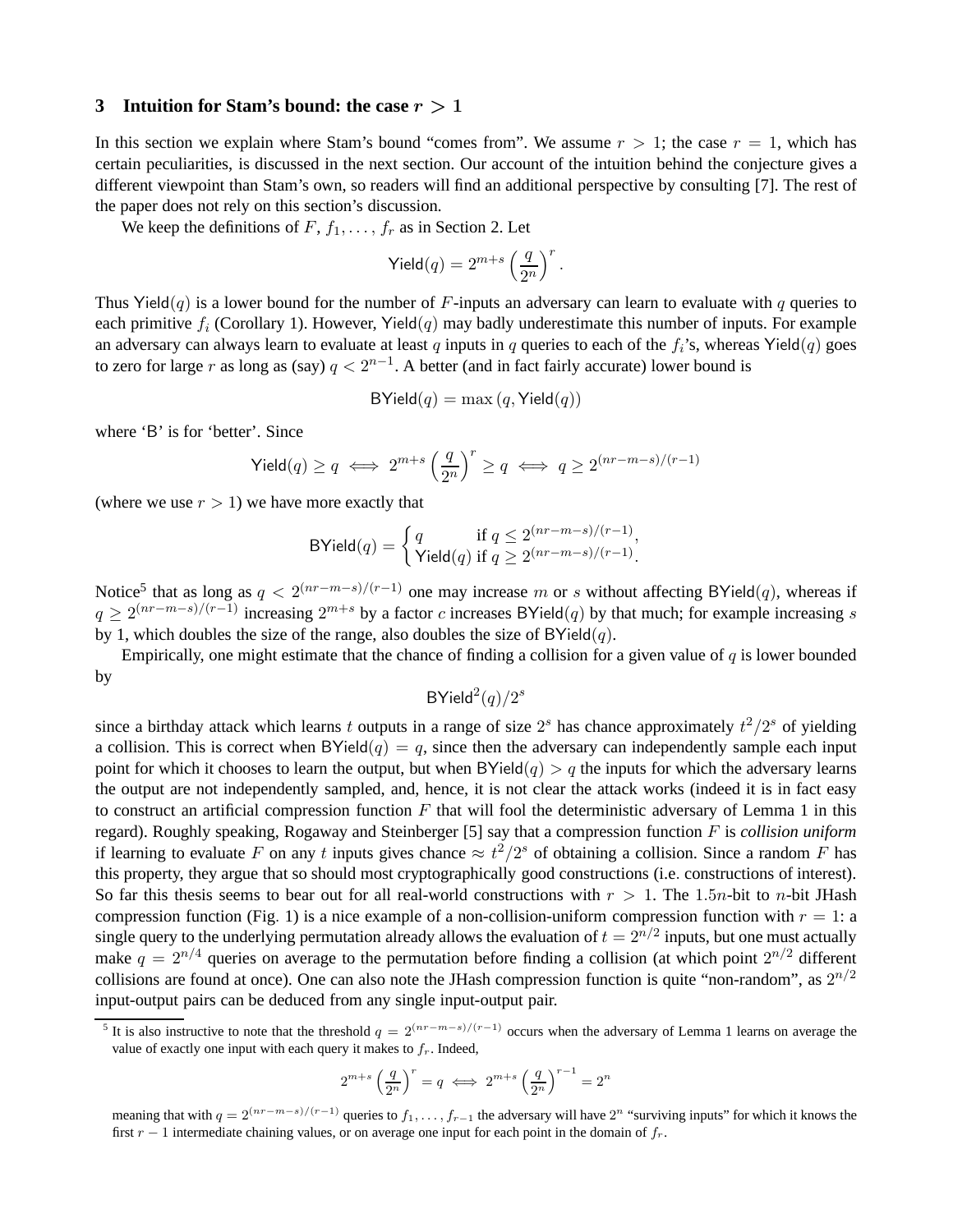

Fig. 1: The JH compression function from  $\{0, 1\}^{1.5n}$  to  $\{0, 1\}^n$ . All wires carry  $n/2$ -bit values.

In any case, let us momentarily (and heuristically) assume that adversaries have chance BYield<sup>2</sup> $(q)/2^s$  of obtaining a collision in q queries. If so, the collision resistance of F will be ( $r$  times) the least  $q$  such that BYield(q) =  $2^{s/2}$ . If  $2^{s/2} \le 2^{(nr-m-s)/(r-1)}$  this is  $2^{s/2}$ , otherwise it is the solution to

$$
2^{m+s} \left(\frac{q}{2^n}\right)^r = 2^{s/2}
$$

which is  $q = 2^{(nr-m-\frac{s}{2})/r}$ . Thus, noting HeuristicSec $(m, n, r, s)$  this "heuristic maximum collision security", we have

HeuristicSec
$$
(m, n, r, s)
$$
 = 
$$
\begin{cases} r2^{s/2} & \text{if } 2^{s/2} \le 2^{(nr-m-s)/(r-1)}, \\ r2^{(nr-m-\frac{s}{2})/r} & \text{if } 2^{s/2} \ge 2^{(nr-m-s)/(r-1)}. \end{cases}
$$

Now consider  $m$ ,  $n$ ,  $r$  as fixed and  $s$  as variable. Note that for sufficiently large  $s$  we will be in the second case,  $2^{s/2} \ge 2^{(nr-m-s)/(r-1)}$ . Also note that if we increase s while in the second case, HeuristicSec *decreases*<sup>6</sup>. However, as noted by Stam, increasing the state size  $s$  should never decrease the best-possible collision security of a compression function, as additional input bits can always be forwarded to the output as the identity without affecting collision security. This shows that HeuristicSec is *provably not* the correct maximum collision security for the range  $2^{s/2} \ge 2^{(nr-m-s)/(r-1)}$ .

This leaves us with the question of determining the "real" collision security when  $2^{s/2} \ge 2^{(nr-m-s)/(r-1)}$ . Still thinking of  $m, n, r$  as fixed and s as variable, Stam conjectured that as s increases collision security simply "tops off" when  $2^{s/2}$  reaches  $2^{(nr-m-s)/(r-1)}$  and remains constant afterwards. We have  $2^{(nr-m-s)/(r-1)}$  =  $2^{s/2}$  when  $s = s_0 = 2(nr-m)/(r+1)$ , meaning that collision security can never exceed  $r2^{(nr-m)/(r+1)}$ according to this conjecture (or more precisely, since  $q$  must be kept integer, that collision security can never exceed  $r\lceil 2^{(nr-m)/(r+1)}\rceil$ ). Succinctly put, while the heuristic attack gives an incorrect bound, it still manages to "freeze" collision security at the point where the attack comes into effect.

Summarizing, Stam's conjecture for  $r > 1$  stipulates the "true maximum collision security" TrueSec $(m, n, r, s)$ is

$$
\begin{aligned} \text{TrueSec}(m, n, r, s) &= \begin{cases} r2^{s/2} & \text{if } 2^{s/2} \le 2^{(nr - m - s)/(r - 1)} \\ r \lceil 2^{(nr - m)/(r + 1)} \rceil & \text{if } 2^{s/2} \ge 2^{(nr - m - s)/(r - 1)} \\ &= \min(r2^{s/2}, r \lceil 2^{(nr - m)/(r + 1)} \rceil) \end{cases} \end{aligned}
$$

up to some small multiplicative constant. Since  $r2^{s/2}$  queries obviously do suffice for finding a collision with probability  $\frac{1}{2}$  (up to said small multiplicative constant), the problem reduces to showing that  $r\lceil 2^{(nr-m)/(r+1)}\rceil$ queries also always suffice.

### **4** Intuition for  $r = 1$  and reduction to  $r = 1$

For  $r = 1$  the conjectured maximum collision security is again

$$
\min(r2^{s/2}, r\lceil 2^{(nr-m)/(r+1)}\rceil) = \min(2^{s/2}, \lceil 2^{(n-m)/2}\rceil)
$$

<sup>&</sup>lt;sup>6</sup> This can be seen as a consequence of the fact that BYield(q) is proportional to 2<sup>s</sup> when  $q \ge 2^{(nr-m-s)/(r-1)}$ , and that the chance of obtaining a collision is estimated as BYield<sup>2</sup> $(q)/2<sup>s</sup>$ , so that increasing s actually increases this ratio.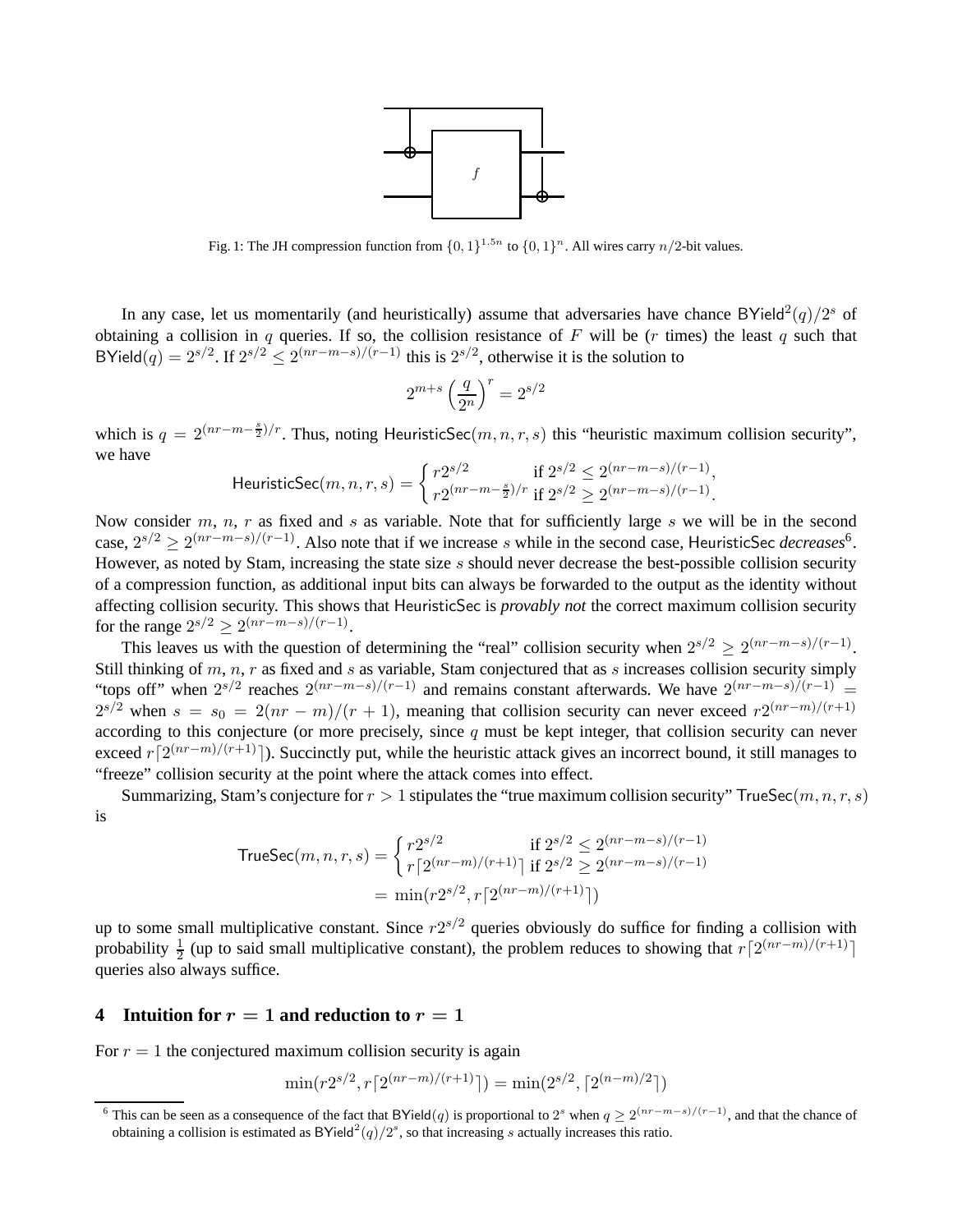but a separate explanation is required. Note that when  $r = 1$  an adversary can learn to evaluate F on at least  $2^{m+s-n}q$  inputs in  $q \leq 2^n$  queries to the (unique) primitive  $f_1$ . If  $m \geq n$  this gives a 2-query attack, so we may assume  $m \le n$ . If  $n \ge m + s$  then  $2^{(n-m)/2} \ge 2^{s/2}$  is more than the cost of a birthday attack, so we may also assume  $n \leq m + s$ .

We now argue the bound of  $2^{(n-m)/2}$  queries "by example" for the case  $m \leq n \leq m + s$  by showing a construction collision secure up to that many queries. As each input to  $f_1$  corresponds on average to  $2^{m+s-n}$ inputs from the domain  $\{0,1\}^{m+s}$ , it is natural to write the domain as  $\{0,1\}^{m+s-n} \times \{0,1\}^n$ , and to have  $g_1(x||y) = y$  for any  $x \in \{0,1\}^{m+s-n}$  and  $y \in \{0,1\}^n$  (this at least "balances"  $g_1$  across the domain). Since we do not want the adversary to obtain a collision from a single query  $f_1(y)$ , we "reserve"  $m + s - n$  output bits for the portion of the domain which does not affect y; namely we set  $F(x||y) = x||z$  where z is the truncation to  $s - (m + s - n) = n - m$  bits of  $f_1(y)$ , where we can assume  $f_1$  has output length  $b \ge n - m$ . To find a collision the adversary only needs to find a collision in the last  $n - m$  bits of output (and can then adjust the first  $m + s - n$  bits as it wants), leading to collision resistance of  $2^{(n-m)/2}$ .

Crucially to the results of this paper, certain cases  $r > 1$  of the conjecture reduce to the case  $r = 1$ . Assume  $r > 1$ . By Lemma 1, an adversary making  $q = 2^{(nr-m)/(r+1)}$  queries to each  $f_1, \ldots, f_{r-1}$  can learn the first  $r - 1$  chaining variables for at least

$$
2^{m+s} \left(\frac{q}{2^n}\right)^{r-1} = 2^{m+s} (2^{(nr-m)/(r+1)-n})^{r-1}
$$

$$
= 2^{m+s} (2^{-(n+m)(r-1)/(r+1)})
$$

$$
= 2^{s+(2m-n(r-1))/(r+1)}
$$

inputs to F. Let A be the set of these inputs. Consider the compression function  $F' : A \to \{0,1\}^s$  defined by  $F'(v) = F(v)$ . Let  $m' = (2m - n(r - 1))/(r + 1)$ . If  $m' \ge 1$  then we may view  $F'$  as a compression function from  $\{0,1\}^{m'+s}$  bits to  $\{0,1\}^s$  making a single call to a primitive of *n*-bit input, namely  $f_r$  (when  $m'$  is non-integral we simply mean that F' has domain of size at least  $2^{m'+s}$ ). According to the case  $r = 1$  of Stam's conjecture,  $2^{(n-m')/2}$  queries to  $f_r$  should suffice for finding a collision in F'. However,

$$
2^{(n-m')/2} = 2^{(n-\frac{2m-n(r-1)}{r+1})/2} = 2^{(nr-m)/(r+1)} = q,
$$

the number of queries allotted to  $f_1, \ldots, f_{r-1}$ . Thus if Stam's conjecture holds for  $r = 1$  and for non-integral  $m \ge 1$  (to allow non-integral m') then it more generally holds whenever  $(2m-n(r-1))/(r+1) \ge 1$ . We make this idea more formal in the next section.

#### **5 Main Result**

We first prove Stam's conjecture for  $r = 1$  and  $m \ge \log_2(17) \approx 4.09$ . The more general result will follow as a corollary via the reduction outlined at the end of the previous section.

Clearly the fact that the compression function  $F$  manipulates bit strings is unimportant: the determining factors are the size of the domain, the size of the range, and the size of  $f$ 's domain. We let the size of  $F$ 's domain and range be MS and S, respectively, where S is a positive integer and  $M \geq 2$ . If MS is non-integral then our meaning is that F has domain of size *at least* MS (so ⌈MS⌉ or more). The size of f's domain will be N. Thus under our original notation,  $M = 2^m$ ,  $S = 2^s$  and  $N = 2^n$ . For  $r = 1$ , the object is to show that  $\approx 2^{(n-m)/2} = \sqrt{N/M}$  queries to f suffice for finding a collision in F.

Our collision attack ultimately reduces to a birthday attack. To make fully precise what we mean by a "birthday attack" let  $B: D_B \to R_B$  be any fixed function of finite domain  $D_B$  and finite range  $R_B$ . Then performing a q-query birthday attack on B means evaluating B at q points of  $D_B$  sampled uniformly without replacement, halting when a collision is found. We use the following proposition due to Wiener [8] lower bounding the probability of success of a birthday attack: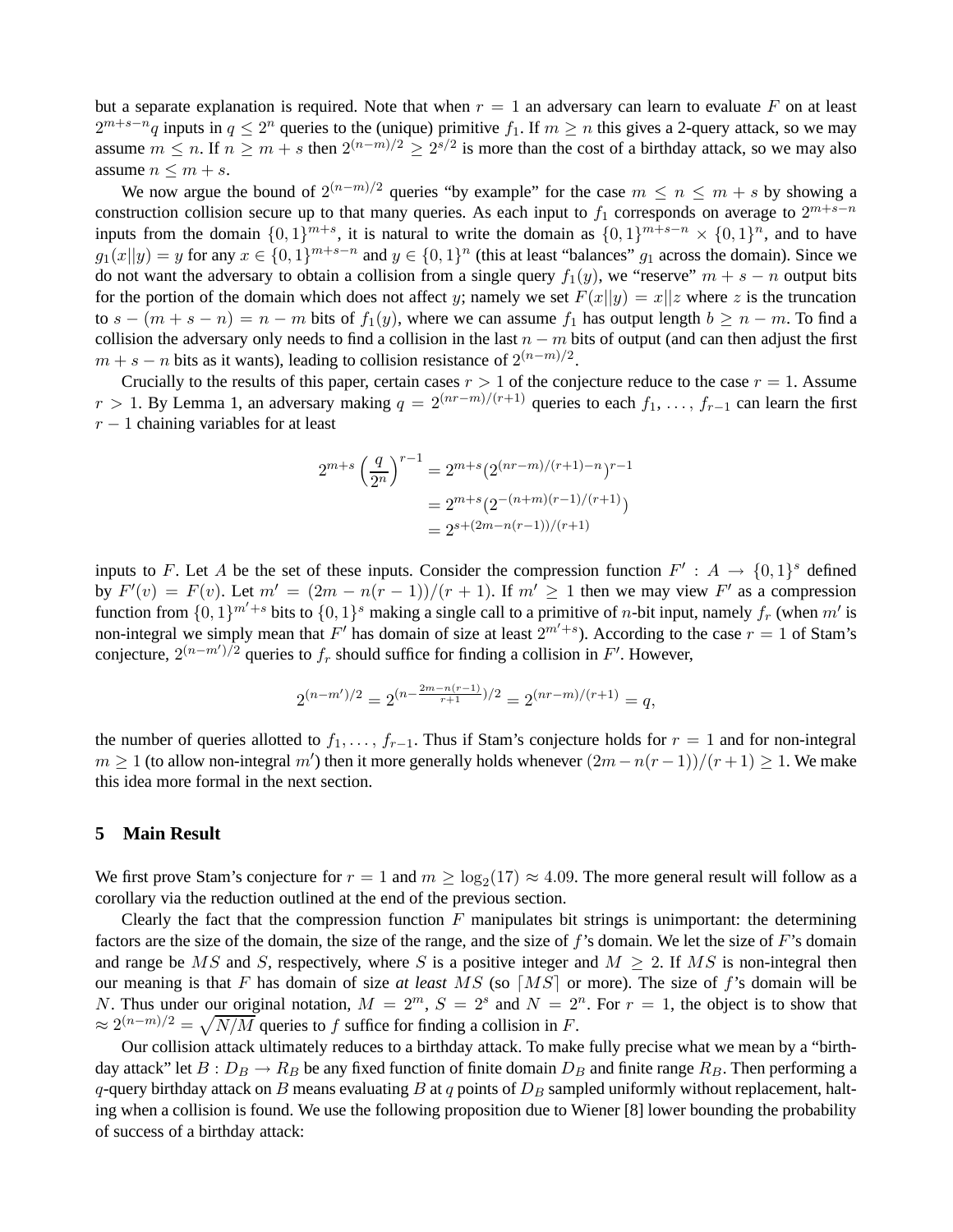**Proposition 1.** (cf. [8] Theorem 7) Let  $B: D_B \to R_B$  such that  $D_B$ ,  $R_B$  are finite and  $D_B \geq 2R_B$ . Then a q-query birthday attack on B has chance at least  $1 - 3e^{-2} > 0.5$  of success when  $q \ge 2\sqrt{2R_B} + 1$ .

We can now state and prove our main technical result:

**Theorem 1.** Let S, N be positive integers and let  $M \geq 17$  be a real number such that  $N/M \geq 128$ . Let F be a *compression function of domain of size at least* MS *and range of size* S *making a single call to a primitive* f *of* domain of size N. Then a collision can be found for F with probability at least  $0.5$  in  $q = \lceil 4\sqrt{8N/M} \rceil$  queries *to* f*.*

*Proof.* Let  $w = MS/2N$  and let  $b = \lfloor 4S/w \rfloor = \lfloor 8N/M \rfloor$ .

Let  $D_F$ ,  $R_F$  denote the domain and range of F and let  $D_f$  denote the domain of f. For each  $x \in D_f$  let  $T_x = \{y \in D_F : g_1(y) = x\}$  (namely  $T_x$  is the set of F-inputs that can be evaluated once f is queried at x). Let  $W = \{x \in D_f : |T_x| \ge w\}$ . Note the adversary can compute W.

For each  $x \in W$  the adversary divides  $T_x$  into sets  $T_x^1, \ldots, T_x^{j_x}$  such that each  $w \leq |T_x^i| < 2w$  for  $i =$ 1... j<sub>x</sub>. Let U be the set of all these sets, namely  $U: \{T_x^i : x \in W, 1 \le i \le j_x\}$ . The adversary's attack will consist in repeatedly choosing without replacement a random element  $T_x^i$  from  $U$  uniformly among the elements of U that have not yet been chosen and querying f at x if f has not yet been queried at that point, until either q queries have been made or until no elements are left in U.

We lower bound the adversary's chance of finding a collision with this attack. In fact, we will only give the adversary credit if it finds a collision for inputs that belong to sets that it chose from  $U$ , so we more precisely lower bound the probability of the latter event happening.

Let  $U_1 = \{T_x^i \in U : |F(T_x^i)| = |T_x^i|\}$  and let  $U_2 = U \setminus U_1 = \{T_x^i \in U : |F(T_x^i)| < |T_x^i|\}$ . Thus U is the disjoint union of  $U_1$  and  $U_2$ . For  $T_x^i \in U_1$  consider the event  $A_{T_x^i}$  that  $b$  random elements of  $R_F$  chosen uniformly with replacement do not intersect  $F(T_x^i)$ . Since  $|F(T_x^i)| = |T_x^i| \geq w$  and  $|R_F| = S$ , we have

$$
\Pr[A_{T_x^i}] \le \left(1 - \frac{w}{S}\right)^b \le e^{-4} \le 0.02.
$$

Thus there exists some set of b values  $\{r_1,\ldots,r_b\} \subseteq R_F$  such that at least 0.98 of the sets in  $U_1$  contain one of the values  $r_1, \ldots, r_b$ .

Let  $D'_F = \bigcup_{x \in W} T_x$ . Since  $\sum_{x \notin W} |T_x| \leq Nw$  we have  $|D'_F| \geq MS - Nw$ . Since each element of U is a set of size at most 2w and since  $D'_F = \bigcup_{T_x^i \in U} T_x^i$ , we have

$$
|U|\geq \frac{|D'_F|}{2w}\geq \frac{MS-Nw}{2w}=\frac{1}{2}\left(\frac{MS}{w}-N\right)
$$

and so  $0.98|U| \geq 2b$ , since

$$
0.98|U| \ge 2b \iff \frac{0.98}{2} \left(\frac{MS}{w} - N\right) \ge 4S/w + 2
$$

$$
\iff 0.49N \ge 8N/M + 2
$$

$$
\iff 0.49M \ge 8 + 2M/N
$$

$$
\iff M(0.98 - \frac{4}{N}) \ge 16
$$

$$
\iff M \ge 17
$$

using  $N \ge 128M \ge 128 \cdot 17$  for the last implication.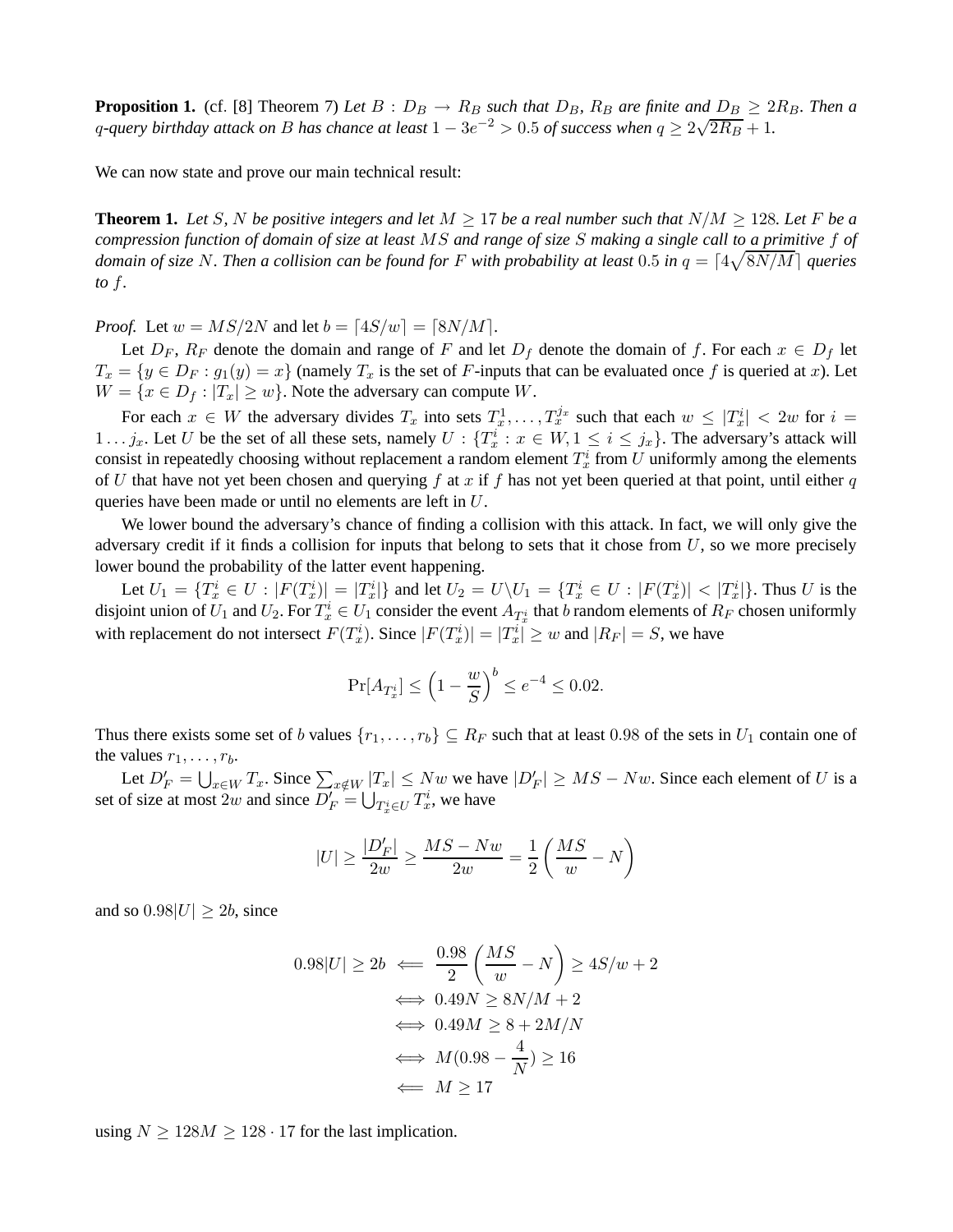We say that a set  $T_x^i$  chosen by the adversary during its attack (as described above) is "lost" if  $T_x^i \in U_1$  and  $T_x^i \cap \{r_1,\ldots,r_b\} = \emptyset$ . Since  $|U| \ge 2b$  and  $q \le 4\sqrt{b}+1$ , any set chosen by the adversary has probability at most

$$
\frac{0.02|U|}{|U|-q} \le \frac{0.02(2b)}{2b - 4\sqrt{b} - 1}
$$
  
= 
$$
\frac{0.04}{2 - 4/\sqrt{b} - 1/b}
$$
  
= 
$$
\frac{0.04}{2 - 4/32 - 1/1024}
$$
  

$$
\le 0.0214
$$

of being lost independently of the result of previous choices, using  $b \geq 8N/M \geq 1024$ . By a multiplicative Chernoff bound, the probability that total number of non-lost sets is less than  $0.8(1-0.0214)q = 0.8 \cdot 0.9786q =$  $0.78288q$  is therefore at most

$$
e^{-\frac{0.9786q0.2^2}{2}} \le e^{-2.505}
$$

using  $q \ge 4\sqrt{8N/M} \ge 128$ . Thus with chance at least  $1 - e^{-2.505} \ge 0.918$ , the adversary chooses at least  $\frac{1}{2}$   $\frac{1}{4}$   $\frac{1}{2}$   $\frac{1}{2}$   $\frac{1}{2}$   $\frac{1}{2}$   $\frac{1}{2}$  non-lost sets.

The theorem follows by ascribing to each non-lost element of  $U_1$  an element of  $\{r_1,\ldots,r_b\}$  that it contains and to each element of  $U_2$  an arbitrary element of  $\{r_1,\ldots,r_b\}$ , and noting that the adversary wins if it ever chooses two (non-lost) elements of U that are ascribed the same element of  $\{r_1,\ldots,r_b\}$ . (Indeed, if the adversary ever chooses an element of  $U_2$ , it finds a collision automatically.) Thus the adversary's attack becomes a birthday attack on a function of domain at least  $0.98|U| \ge 2b$  and range b, in which the adversary queries at least  $3\sqrt{b} \ge$  $2\sqrt{2b}+1$  independent domain points of the function with probability at least 0.918. By Proposition 1 the latter number of queries is sufficient to find a collision with probability at least  $1-3e^{-2} \ge 0.5/0.918$ , thus concluding the proof. □

**Corollary 2.** Let S, N be positive integers and let  $M \geq 17$ . Let F be a compression function of domain of size *at least* MS *and range of size* S *making a single call to a primitive* f *of domain of size* N*. Then a collision can be found for* F *with probability at least* 0.5 *in*

$$
q = \begin{cases} 2175 & \text{if } N/17 < 128 \\ 128 & \text{if } N/17 \ge 128 \text{ and } N/M < 128 \\ \lceil 4\sqrt{8N/M} \rceil & \text{if } N/M \ge 128 \end{cases}
$$

*queries to* f*.*

*Proof.* The last case is Theorem 1 and the first case is obvious since  $N < 17 \cdot 128 = 2176$  when  $N/17 < 128$ , and  $f$  has domain of size  $N$ . For the second case, it suffices to observe that we can apply Theorem 1 to a restricted version F' of F, where F' is the restriction of F to a domain  $D'_{F'} \subseteq D_F$ ,  $|D'_{F'}| = M'S$  where  $M' = N/128 \ge 17$ . In the latter case, the cost of the Theorem 1 attack on  $F'$  is  $q = 4\lceil \sqrt{8N/M'} \rceil = 128$ .  $\Box$ 

The next corollary is the paper's main result:

**Corollary 3.** Let  $F: \{0,1\}^{m+s} \to \{0,1\}^s$  be a compression function calling primitives  $f_1, \ldots, f_r: \{0,1\}^n \to$  $\{0,1\}^b$  in fixed-order mode. Then if  $m' = (2m - n(r - 1))/(r + 1) \ge \log_2(17)$ , an adversary making

$$
q = (r-1)\lceil 2^{(nr-m)/(r+1)} \rceil + \begin{cases} 2175 & \text{if } 2^n/17 < 128 \\ 128 & \text{if } 2^n/17 \ge 128 \text{ and } n-m' < 7 \\ \lceil 8\sqrt{2} \cdot 2^{(nr-m)/(r+1)} \rceil & \text{if } n-m' \ge 7 \end{cases}
$$

*queries to the*  $f_i$ 's can find a collision for F with probability  $> 0.5$ *.*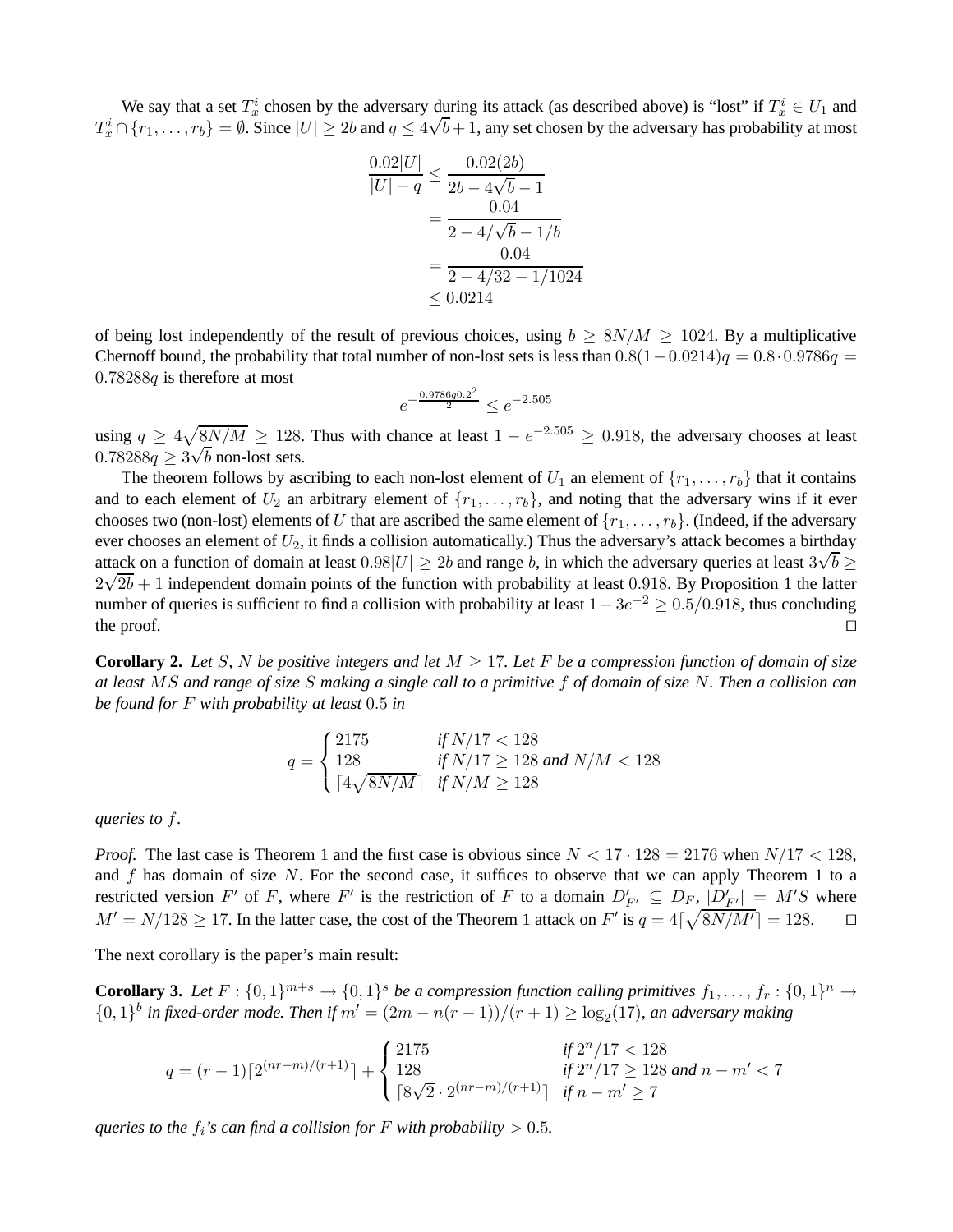*Proof.* As shown at the end of section 4, an adversary making  $q_0 = \left[2^{(nr-m)/(r+1)}\right]$  queries to each of the functions  $f_1,\ldots,f_{r-1}$  can learn the intermediate chaining values  $y_1,\ldots,y_{r-1}$  for at least  $2^{s+m'}$  inputs. We then consider the restriction  $F'$  of F to those inputs as a single-call compression function.  $F'$  has a domain of size MS and a range of size S where  $S = 2^s$ ,  $M = 2^{m'} \ge 17$ , and uses a primitive of domain  $N = 2^n$ . The result then follows from Corollary 2 by noting that  $\sqrt{N/M} = 2^{(n-m')/2} = 2^{(nr-m)/(r+1)}$ . ⊓⊔

# **6 Acknowledgements**

The author would like to thank the referees for their careful read and Greg Kuperberg for helpful discussions.

#### **References**

- 1. Mihir Bellare and Tadayoshi Kohno, Hash function imbalance and its impact on birthday attacks, EUROCRYPT 2004, LNCS 3027, pp. 401–418.
- 2. John Black, Martin Cochran, Thomas Shrimpton, On the Impossibility of Highly-Efficient Blockcipher-Based Hash Functions, EU-ROCRYPT 2005, LNCS 3494, pp. 526-541.
- 3. Praveen Gauravaram, Lars Knudsen, Krystian Matusiewicz, Florian Mendel, Christian Rechberger, Martin Schläffer and Søren Thomsen, Grøstl, <sup>a</sup> SHA-3 candidate, NIST SHA-3 competition submission, October 2008.
- 4. Phillip Rogaway and John Steinberger, Constructing cryptographic hash functions from fixed-key blockciphers, CRYPTO 2008, LNCS 5157, pp. 433–450.
- 5. Phillip Rogaway and John Steinberger, Security/Efficiency Tradeoffs for Permutation-Based Hashing, in EUROCRYPT 2008, LNCS 4965, pp. 220–236.
- 6. Thomas Shrimpton and Martijn Stam, Building <sup>a</sup> Collision-Resistant Compression Function from Non-Compressing Primitives, ICALP 2008, pp. 643–654. Also available at Cryptology ePrint Archive: Report 2007/409.
- 7. Martijn Stam, Beyond uniformity: Better Security/Efficiency Tradeoffs for Compression Functions, CRYPTO 2008, LNCS 5157, pp. 397–412.
- 8. Michael Wiener, Bounds on birthday attack times, Cryptology ePrint archive, 2005.
- 9. Hongjun Wu, The JH hash function, NIST SHA-3 competition submission, October 2008.

#### **A An alternate approach for random primitives**

In this section we give an alternate proof of (a version of) Theorem 1 when the primitive  $f = f_1$  of the compression function  $F$  is random, or more exactly when its outputs are independently distributed from each other (though not necessarily uniformly distributed across the range of  $f$ ). This alternate version implies corollaries similar to corollaries 2 and 3, which we do not list. We present this alternate proof partly because some may find it more intuitive than the proof of Theorem 1 and partly because of the intrinsic interest of a supporting lemma, whose content and proof technique are of independent interest from the rest of the paper.

We start by stating this lemma, which we dub the 'MECMAC' lemma for 'Many Expected Collisions Means A Collision'.

**Lemma 2 (MECMAC).** Let S be a set and let  $c \leq |S|$  be a positive integer. Let  $X_1, \ldots, X_n$  be independent *random variables whose values are subsets of* S *of size at most* c. Let  $X = \sum_{i < j} |X_i \cap X_j|$  and let  $\mu = E[X]$ . *Then*

$$
\Pr[X=0] \le e^{-\mu/4c} + e^{-\sqrt{\mu/2c}} + \sqrt{\mu/2c} \, e^{1 - \frac{3}{28}\sqrt{\mu/2c}}.
$$

We do not believe the bound of Lemma 2 is sharp; we expect the optimal upper bound for  $Pr[X = 0]$  to be closer to (1 +  $\sqrt{2\mu/c}e^{-\sqrt{2\mu/c}}$ , but we could not achieve this bound with our current proof technique. Note Lemma 2 has a statement of the form: "Let  $X_1, \ldots, X_n$  be independent random variables, and let  $\mu = \sum_{i \le j} f_{ij}(X_i, X_j)$ where  $f_{ij}: Range(X_i) \times Range(X_j) \to [0, c]$ . Then if  $\mu/c$  is large,  $Pr[\sum f_{ij}(X_i, X_j) = 0]$  is small". However, this more general type of statement is not true, as can be seen from easily-constructed counterexamples. Thus Lemma 2 crucially relies on structural properties of set intersections (and in particular on the fact that if many sets intersect a single one, these are also likely to intersect each other).

Our alternate version of Theorem 1 for random primitives is the following: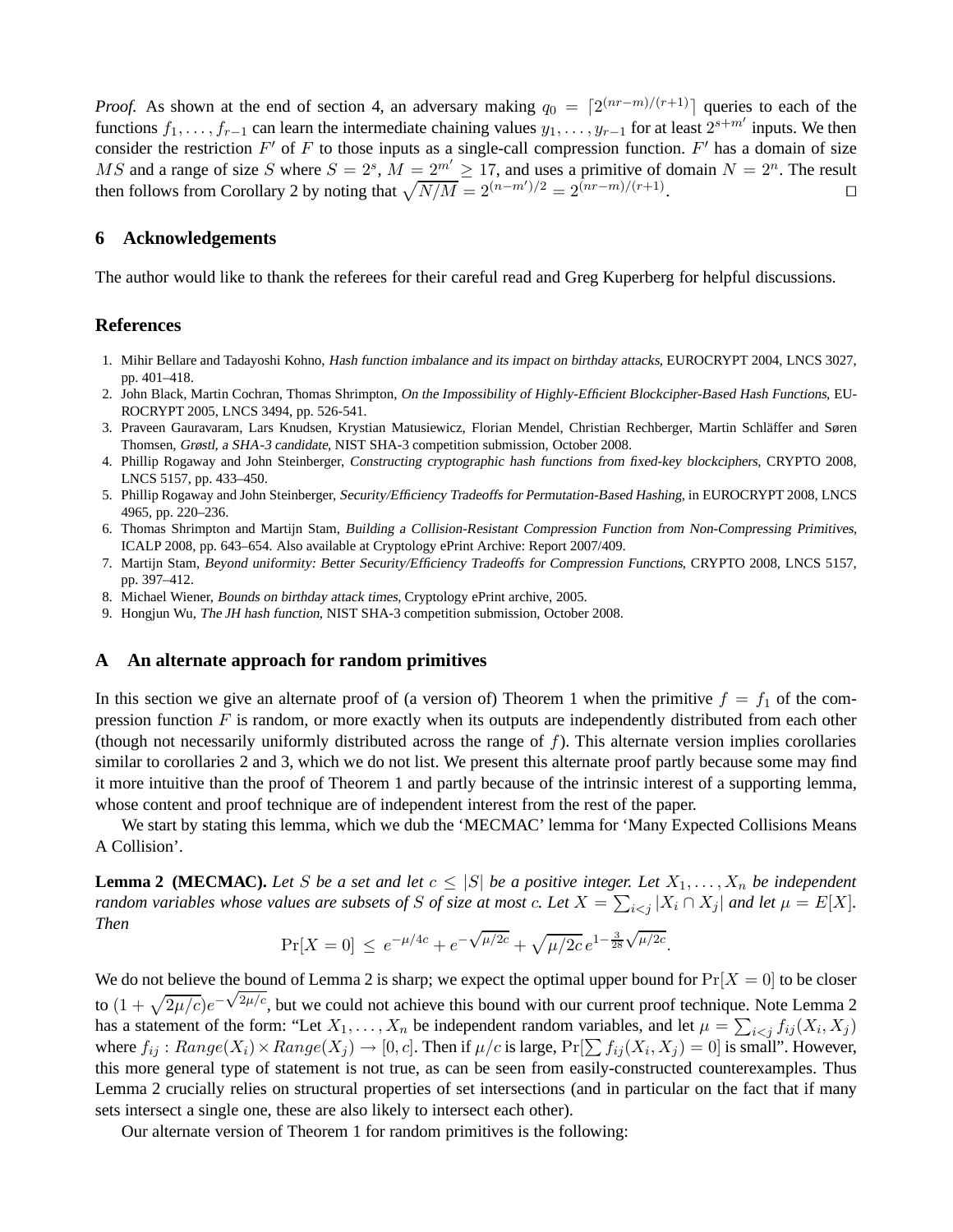**Theorem 2.** Let S, N be positive integers and let  $M \geq 16$  be a real number. Let F be a compression function of *domain of size at least* MS *and range of size* S *making a single call to a primitive* f *of domain of size* N *whose outputs are independently distributed. Let*  $E \geq 16$  *be such that*  $q = 1 + E\sqrt{N/M}$  *is an integer and let*  $\psi = E/4$ *.* Then if  $1 + \lceil \log \log N \rceil < \frac{3}{8}M$  a collision can be found for F with probability at least  $1 - g(\psi)$  where

$$
g(\psi) = e^{-\psi/4} + e^{-\sqrt{\psi/2}} + \sqrt{\psi/2}e^{1-\frac{3}{28}\sqrt{\psi/2}}
$$

*by using* q *queries to* f*.*

*Note:* The constraint  $\lceil \log \log N \rceil < \frac{3}{8}M$  does not correspond to any constraint in Theorem 1. In practice N is around  $2^{128}$ , say, in which case  $\lceil \log \log N \rceil < \frac{3}{8}M$  becomes  $M > 64/3$ , which is not much more restrictive than  $M \geq 16$ .

*Proof of Theorem 2.* Let  $D_F$ ,  $R_F$  be the domain and range of F, and let g, h be the deterministic functions such that  $F(v) = h(v, f(g(v)))$ . Also let  $D_f$  be the domain of f. For each  $x \in D_f$  let  $T_x \subseteq T$  be the set of inputs  $v \in D_F$  such that  $g(v) = x$ . Thus if the adversary makes the query  $f(x)$  it learns to evaluate  $F(v)$  for all  $v \in T_x$ .

For each  $x \in D_f$  we let  $\overline{X}_x = F(T_x)$ . Note  $\overline{X}_x$  is a random variable that depends on  $f(x)$  and whose value is a subset of  $R_F$ . Then  $\{\overline{X}_x : x \in D_f\}$  is an independent set of random variables. Let Coll<sub>x</sub> be the event that a collision occurs among the inputs in  $T_x$ , namely that  $|\overline{X}_x| < |F(T_x)|$ . If  $Pr[Col_x] = 1$  for some x the adversary can simply query  $f(x)$ , so we may assume  $Pr[Coll_x] < 1$  for all  $x \in D_f$ . (This poses the question of how the adversary "knows" the existence of such an x; however since the adversary is chosen after the parameters  $m, n$ ,  $r, s$  and the distribution for f is fixed, the value of x may be hardcoded. Similar remarks apply to further points in the proof.) Let  $X_x = \overline{X}_x$   $\neg$  Coll<sub>x</sub> be the modified random variable whose distribution is conditioned on the event  $\neg\text{Coll}_x$ . Thus  $|X_x| = |F(T_x)|$  and  $\{X_x : x \in D_f\}$  is an independent set of random variables. We will exhibit a set  $Z \subseteq D_f$  of size q such that

$$
\Pr[X_x \cap X_y = \emptyset \text{ for all } x, y \in Z, x \neq y] \le g(\psi).
$$

This will prove the theorem since the adversary can query  $f$  at all the points in  $Z$ , and since the adversary obtains a collision anyway if  $\text{Coll}_x$  occurs for some  $x \in Z$ .

Define a sequence  $\beta_0, \beta_1, \beta_2, \dots$  by

$$
\beta_k = E^{2^{k-1}-1}MS/N
$$

for  $k \ge 0$ . Note that  $\beta_{k+1} = \beta_k^2 EN/MS$ . Let  $U_k = \{x \in D_f : \beta_k < |T_x| \le \beta_{k+1}\}$  and let  $\Sigma_k = \sum_{x \in U_k} |T_x|$ for all  $k \geq 0$ .

Let  $t \geq 0$  be the least integer such that  $\beta_{t+1} \geq S$ . Then

$$
t \leq \lceil \log(1 + \log(N/M) / \log(E)) \rceil
$$
  

$$
\leq \lceil \log \log N \rceil
$$

using  $M, E \ge 16$ . Note we cannot have  $|U_k| > 0$  for  $k > t$ , or else  $\Pr[\text{Coll}_x] = 1$  for  $x \in U_k$ . If  $|\Sigma_k| \le 2S$  for all  $k \geq 0$  then because  $E^{-\frac{1}{2}} \leq \frac{1}{4}$  $\frac{1}{4}$  and  $1 + \lceil \log \log N \rceil < \frac{3}{8}M$ ,

$$
|T| = \sum_{x \in D_f} |T_x|
$$
  
\n
$$
\leq N\beta_0 + \sum_{k=0}^t |\Sigma_k|
$$
  
\n
$$
\leq N\beta_0 + (t+1)2S
$$
  
\n
$$
\leq E^{-\frac{1}{2}}MS + 2(1 + \lceil \log \log N \rceil)S
$$
  
\n
$$
< S\left(\frac{1}{4}M + \frac{3}{4}M\right)
$$
  
\n
$$
= MS
$$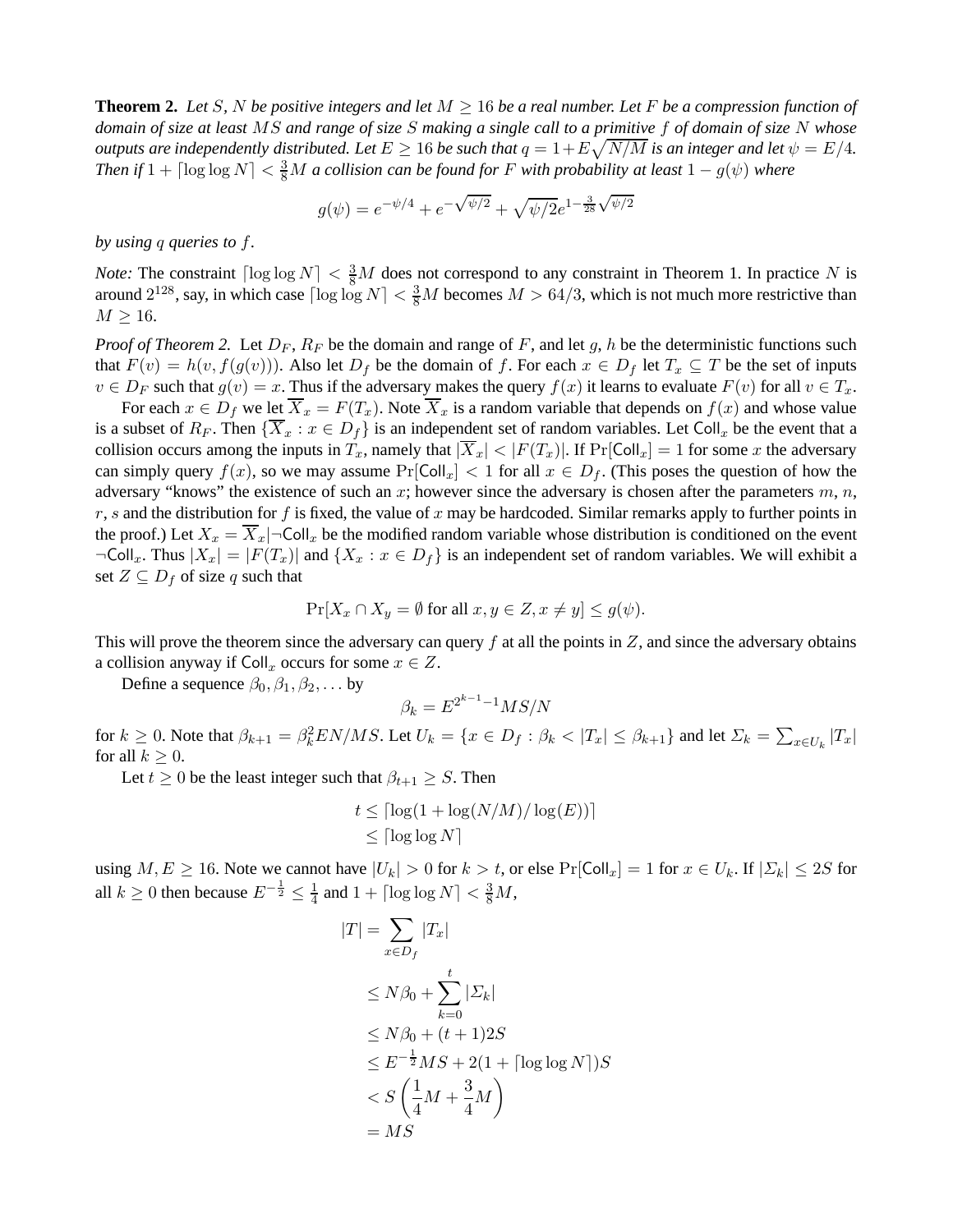a contradiction. Thus there must exist a value  $k_0$  such that  $\Sigma_{k_0} \geq 2S$ .

If  $|U_{k_0}| \leq q$  then the adversary can query f at all points in  $U_{k_0}$  and obtain a collision with probability 1, so we may assume  $|U_{k_0}| \geq q$ . Now consider the following two experiments:

(1) query f at all points in  $U_{k_0}$ , resulting in values of  $X_x$  for  $x \in U_{k_0}$ , then select q distinct sets  $X_{x_1}, \ldots, X_{x_q}$ uniformly at random from  $\{X_x : x \in U_{k_0}\}$ , and remove the other sets

(2) query f at q distinct random points  $x_1, \ldots, x_q$  in  $U_{k_0}$ , resulting in q known sets  $X_{x_1}, \ldots, X_{x_q}$ 

a

Clearly these two experiments have identical outcomes. For each experiment, let a "collision" be a triple  $(i, j, t)$ with  $i < j$  such that  $t \in X_{x_i} \cap X_{x_j}$ . We will show that in experiment (1) the expected number of collisions is at least  $\psi \beta_{k_0+1}$  and hence that there exists some set Z of q distinct values  $x_1, \dots, x_q \in U_{k_0}$  such that the expected number of collisions among  $X_{x_1}, \ldots, X_{x_q}$  is at least  $\psi \beta_{k_0+1}$ .

Let  $\Sigma_{k_0} = aS$  where  $a \geq 2$ . After the first stage of experiment (1) it is easy to see (even when a is not an integer) that there are at least  $\frac{a(a-1)}{2}S \ge a^2S/4$  collisions among the sets  $\{X_x : x \in U_{k_0}\}$ . When selecting q distinct sets at random from the set of  $|U_{k_0}|$  sets, each collision remains selected with probability at least  $q(q-1)$  $\frac{q(q-1)}{|U_{k_0}|(|U_{k_0}|-1)} \ge (q-1)^2/|U_{k_0}|^2$ , so by linearity of expectation the expected number of collisions in experiment (1) is at least  $a^2S(q-1)^2/4|U_{k_0}|^2$ . Since  $|U_{k_0}|\beta_{k_0}\leq \Sigma_{k_0}=aS$ , we have  $|U_{k_0}|\leq aS/\beta_{k_0}$ , so we have

$$
\frac{{}^{2}S(q-1)^{2}}{4|U_{k_{0}}|^{2}} \geq \frac{a^{2}S(q-1)^{2}}{4a^{2}S^{2}/\beta_{k_{0}}^{2}}
$$

$$
= \frac{\beta_{k_{0}}^{2}(q-1)^{2}}{4S}
$$

$$
= \frac{\beta_{k_{0}}^{2}E^{2}N}{4MS}
$$

$$
= \psi\beta_{k_{0}+1}
$$

where we used  $\beta_{k+1} = \beta_k^2 EN/MS$  and  $\psi = E/4$ .

By the probabilistic argument outlined earlier, there therefore exist a set Z of q distinct points  $x_1, \ldots, x_q$ such that the expected number of collisions among  $X_{x_1}, \ldots, X_{x_q}$  is at least  $\psi \beta_{k_0+1}$ . However by the definition of  $U_{k_0}$  we have  $|X_{x_i}| \leq \beta_{k_0+1}$  for  $i=1...q$ , so, because  $X_{x_1},...,X_{x_q}$  are independent, Lemma 2 applied with  $\mu = \psi \beta_{k_0+1}$  and  $c = \beta_{k_0+1}$  implies the probability of no collisions among them is at most  $g(\psi)$ , as desired. *Proof of the MECMAC Lemma.* Because the bound is void for  $\mu \leq 2c$  we can assume  $\mu \geq 2c$ . For any partition  $\mathcal{C}, \mathcal{D}$  of  $[n] = \{1, 2, \ldots, n\}$  let

$$
X_{\mathcal{C},\mathcal{D}} = |\{(i,j,s) : s \in X_i \cap X_j \text{ and } (i,j) \in (\mathcal{C} \times \mathcal{D}) \cup (\mathcal{D} \times \mathcal{C})\}|
$$

and let  $\mu_{\mathcal{C},\mathcal{D}} = E[X_{\mathcal{C},\mathcal{D}}]$ . If C, D are selected at random by independently placing each element of [n] in C or D with probability  $\frac{1}{2}$  then

$$
E[\mu_{\mathcal{C},\mathcal{D}}] = \frac{1}{2}\mu
$$

since for each triplet  $(i, j, s)$  such that  $s \in X_i \cap X_j$  and  $i \neq j$  there is chance  $\frac{1}{2}$  that  $(i, j) \in (\mathcal{C} \times \mathcal{D}) \cup (\mathcal{D} \times \mathcal{C})$ . Therefore there must exist a partition A, B of  $[n]$  such that  $\mu_{A,B} \ge \frac{1}{2}$  $rac{1}{2}\mu$ .

Let  $k = |A|, \ell = |B|$ . We rename  $X_1, \ldots, X_n$  as two lists  $A_1, \ldots, A_k$  and  $B_1, \ldots, B_\ell$  such that  $\{A_1, \ldots, A_k\}$  $\{X_i : i \in \mathcal{A}\}$  and  $\{B_1, \ldots, B_\ell\} = \{X_j : j \in \mathcal{B}\}$ . For  $1 \le i \le k$  let  $Y_i = |\{(j, s) : s \in A_i \cap B_j\}|$  and let  $\mu_i = E[Y_i]$ . Then

$$
\sum_{i=1}^k \mu_i = \mu_{\mathcal{A},\mathcal{B}}.
$$

For all  $U \subseteq S$  let

$$
\beta_U = \sum_{j=1}^{\ell} E\big[|B_j \cap U|\big].
$$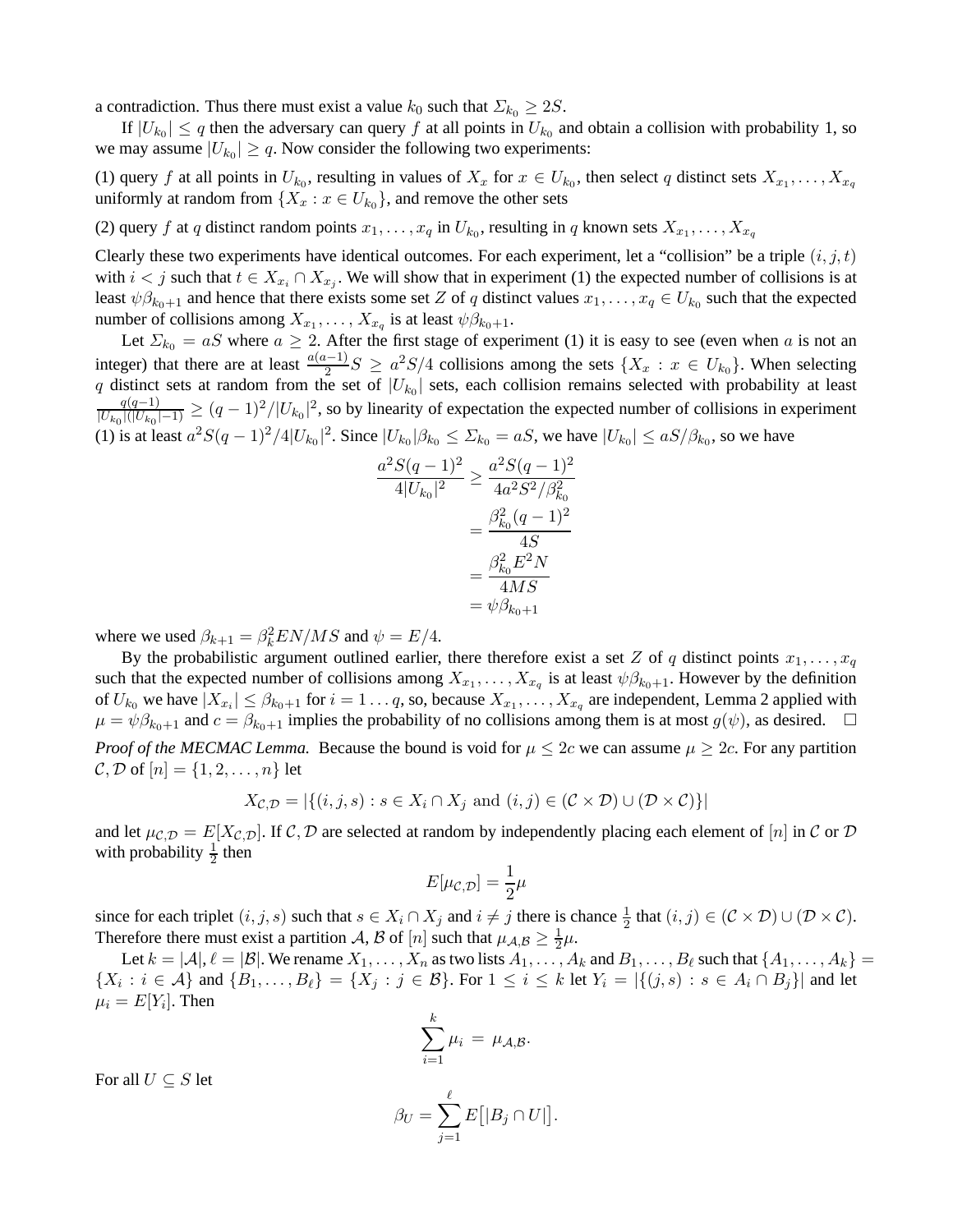We have

$$
\mu_i = \sum_{U \subseteq S} \beta_U \Pr[A_i = U] = E[\beta_{A_i}].
$$

Let  $M = \sqrt{\mu_{A,B}/c} \ge \sqrt{\mu/2c} \ge 1$ . Assume first there is some  $s \in S$  such that  $\beta_s > M$ . Then letting  $\alpha_j = \Pr[B_j = s] = E[|B_j \cap \{s\}|]$  we have  $\alpha_1 + \cdots + \alpha_\ell > M$  and

$$
\Pr[X = 0] \le \prod_{j=1}^{\ell} (1 - \alpha_j) + \sum_{j=1}^{\ell} \alpha_j \prod_{h=1, h \ne j}^{\ell} (1 - \alpha_h)
$$
  

$$
\le e^{-\alpha_1 - \dots - \alpha_{\ell}} + \sum_{j=1}^{\ell} \alpha_j e^{\alpha_j - \alpha_1 - \dots - \alpha_{\ell}}
$$
  

$$
\le e^{-M} + e^{1 - \alpha_1 - \dots - \alpha_{\ell}} \sum_{j=1}^{\ell} \alpha_j
$$
  

$$
\le e^{-M} + Me^{1-M}
$$
  

$$
\le e^{-\sqrt{\mu/2c}} + \sqrt{\mu/2c} e^{1 - \sqrt{\mu/2c}}
$$

where the last two inequalities use the fact that  $ye^{-y}$  is a decreasing function of y for  $y \ge 1$ .

Now assume instead that  $\beta_s \leq M$  for all  $s \in S$ . Since

$$
\beta_{A_i} = \sum_{s \in A_i} \beta_s \le Mc,
$$

 $\beta_{A_i}$  is a nonnegative r.v. bounded by  $Mc$  of mean  $\mu_i$  for  $1 \leq i \leq k$ , so

$$
Var(\beta_{A_i}) \le \mu_i(Mc - \mu_i)
$$

for  $1 \leq i \leq k$  and

$$
\sum_{i=1}^{k} \text{Var}(\beta_{A_i}) \le \sum_{i=1}^{k} \mu_i (Mc - \mu_i)
$$

$$
\le Mc \sum_{i=1}^{k} \mu_i
$$

$$
= c^{\frac{1}{2}} \mu_{A,B}^{\frac{3}{2}}.
$$

Because  $\beta_{A_1}, \ldots, \beta_{A_k}$  are independent and uniformly bounded by Mc, Bernstein's inequality (see notes at bottom) then implies

$$
\Pr\left[\sum_{i=1}^{k} \beta_{A_i} \le \mu_{A,B}/2\right] \le \exp\left(-\frac{(\mu_{A,B}/2)^2/2}{\sum_{i=1}^{k} \text{Var}(\beta_{A_i}) + Mc\mu_{A,B}/6}\right)
$$
  

$$
\le \exp\left(-\frac{\mu_{A,B}^2/8}{c^{\frac{1}{2}}\mu_{A,B}^{\frac{3}{2}} + c^{\frac{1}{2}}\mu_{A,B}^{\frac{3}{2}}/6}\right)
$$
  

$$
\le e^{-\frac{3}{28}(\mu_{A,B}/c)^{\frac{1}{2}}}
$$
  

$$
\le e^{-\frac{3}{28}\sqrt{\mu/c}}.
$$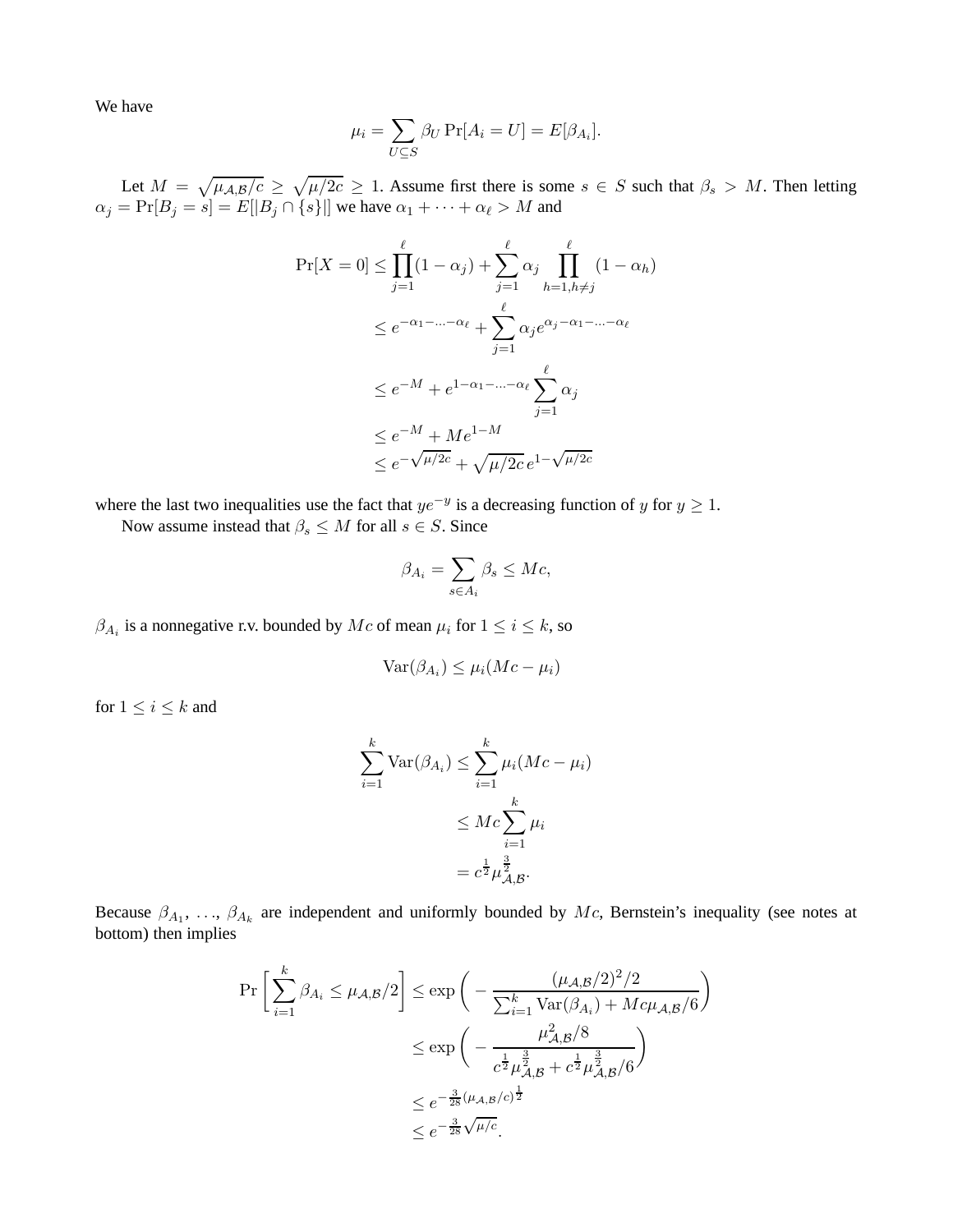Let " $\Sigma_{\geq}$ " be the event that  $\sum_{i=1}^{k} \beta_{A_i} \geq \mu_{A,B}/2$  and let " $A_{\neq}$ " be the event that  $A_i \cap A_j = \emptyset$  for  $i \neq j$ . We have

$$
\Pr[X=0] = \Pr[X=0 \mid \Sigma_{\ge}] \Pr[\Sigma_{\ge}] + \Pr[X=0 \mid \neg \Sigma_{\ge}] \Pr[\neg \Sigma_{\ge}]
$$
  
\n
$$
\le \Pr[X=0 \mid \Sigma_{\ge}] + \Pr[\neg \Sigma_{\ge}]
$$
  
\n
$$
\le \Pr[X=0 \mid \Sigma_{\ge}] + e^{-\frac{3}{28}\sqrt{\mu/c}}
$$

and, since  $\neg A_{\neq} \implies X \ge 1$ ,

$$
\Pr[X = 0 | \Sigma_{\ge}] = \Pr[X = 0 | \Sigma_{\ge} \land A_{\neq}] \Pr[A_{\neq} | \Sigma_{\ge}] +
$$
  
\n
$$
\Pr[X = 0 | \Sigma_{\ge} \land \neg A_{\neq}] \Pr[\neg A_{\neq} | \Sigma_{\ge}]
$$
  
\n
$$
= \Pr[X = 0 | \Sigma_{\ge} \land A_{\neq}] \Pr[A_{\neq} | \Sigma_{\ge}]
$$
  
\n
$$
\leq \Pr[X = 0 | \Sigma_{\ge} \land A_{\neq}].
$$

Moreover

$$
\Pr[X=0 \,|\, \Sigma_{\geq} \wedge A_{\neq}] \leq \prod_{j=1}^{\ell} \Pr[B_j \cap (A_1 \cup \dots \cup A_k) = \emptyset \,|\, \Sigma_{\geq} \wedge A_{\neq}].
$$

To upper bound the latter probability, fix any values of  $A_1, \ldots, A_k$  such that  $\Sigma \ge \wedge A_{\neq}$ . For  $1 \le j \le \ell$  let  $B'_j$  be a new random variable that selects uniformly at random an element from  $B_j$ . Then

$$
\prod_{j=1}^{\ell} \Pr[B_j \cap (A_1 \cup \dots \cup A_k) = \emptyset] \leq \prod_{j=1}^{\ell} \Pr[B'_j \notin A_1 \cup \dots \cup A_k]
$$
\n
$$
= \prod_{j=1}^{\ell} \left(1 - \sum_{i=1}^{k} \Pr[B'_j \in A_i]\right)
$$
\n
$$
\leq e^{-\sum_{j=1}^{\ell} \sum_{i=1}^{k} \Pr[B'_j \in A_i]}
$$
\n
$$
= e^{-\sum_{j=1}^{\ell} \sum_{i=1}^{k} E[|B'_j \cap A_i|]}
$$
\n
$$
\leq e^{-\sum_{i=1}^{k} \beta_{A_i}/c}
$$
\n
$$
\leq e^{-\mu_{A,B}/2c}
$$
\n
$$
\leq e^{-\mu_{A,C}}
$$

where  $A_{\neq}$  is used going to the second line and  $\Sigma_{\geq}$  is used in the next-to-last inequality. Thus

$$
\Pr[X = 0 \, | \, \Sigma_{\geq} \wedge A_{\neq}] \leq e^{-\mu/4c}.
$$

Combining these results we have

$$
\Pr[X = 0] \le e^{-\mu/4c} + e^{-\frac{3}{28}\sqrt{\mu/c}}
$$

if  $\beta_s \leq M$  for all  $s \in S$ , and

$$
\Pr[X = 0] \le e^{-\sqrt{\mu/2c}} + \sqrt{\mu/2c} \, e^{1 - \sqrt{\mu/2c}}
$$

if  $\beta_s \geq M$  for some  $s \in S$ , so we can conclude that

$$
\Pr[X=0] \le e^{-\mu/4c} + e^{-\sqrt{\mu/2c}} + \sqrt{\mu/2c} \, e^{1 - \frac{3}{28} \sqrt{\mu/2c}}
$$

in all cases.  $\Box$